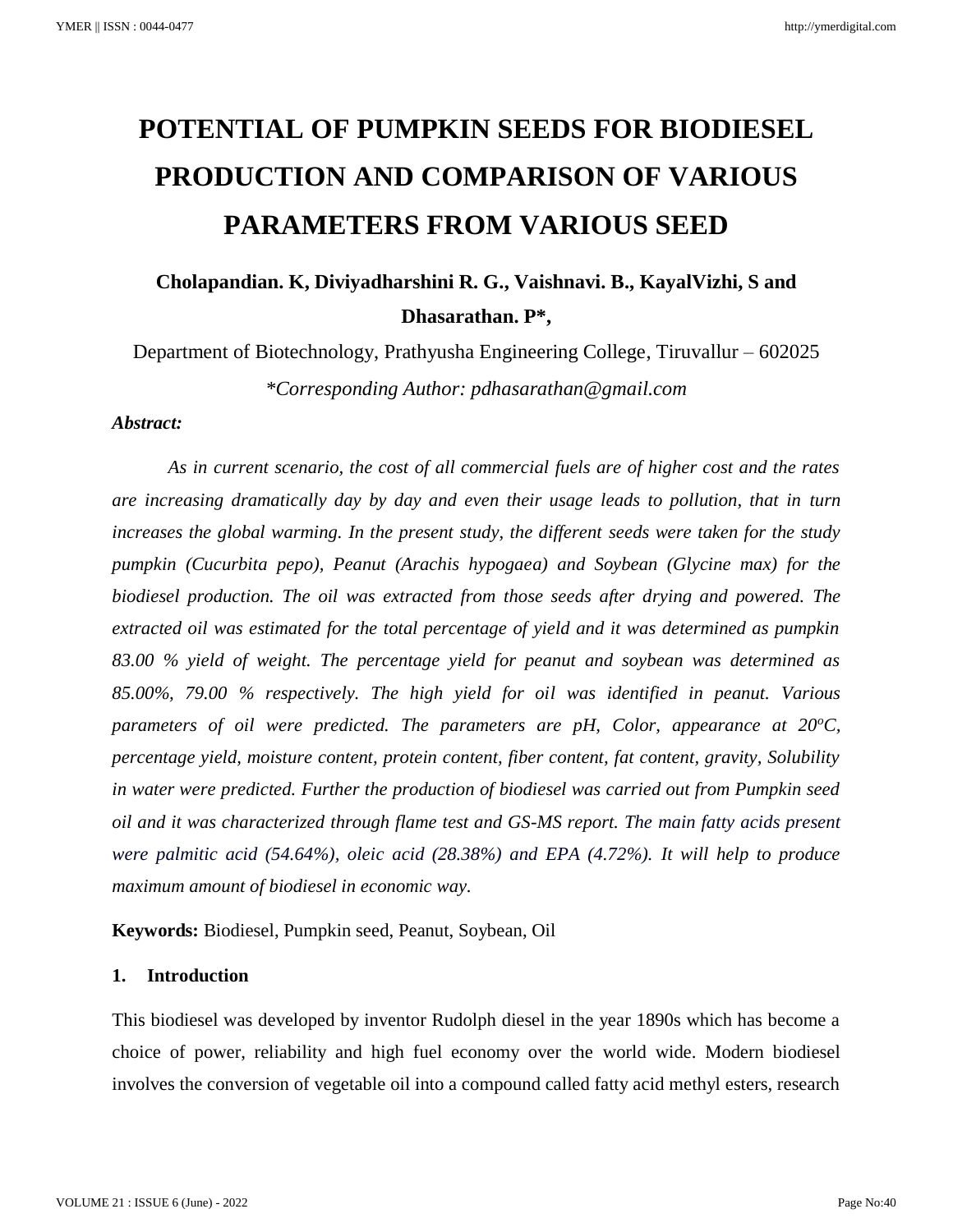conducted in Belgium 1930's, but today's biodiesel industry was not established in Europe until the late 1980's.The diesel was developed for a particular reason to improve efficiency, cumbersome and dangerous steam engines of the late 1800s. Diesel became known to worldwide for his innovative engine which could use variety of fuels [1].

The continued use of petroleum sourced fuels is now widely recognized as unsustainable because of depleting supplies and the contribution of these fuels to the accumulation of carbon dioxide to the environment. Global warming is thought to be due to increasing levels of carbon dioxide and water vapor in the atmosphere caused by large scale burning of fossil fuels. Every day hazardous emissions are dumped in to the atmosphere the results in the increase of green house gases [2]. Biodiesel is an alternative fuel produced from renewable vegetable oils, animal fats or recycled cooking oils by transesterification reaction. Finding alternative energy resources is a pressing mission for countries, especially for those countries lacking conventional fuel resources in. In 1930s and 1940s, vegetable oils have been used as biodiesel fuels in the emergency situation. With rapid development the modern industry, the demand for energy has been greatly increased in recent years.

Biodiesel appears to be an attractive energy resource for following reasons. It is a renewable source of energy that could be sustainably supplied. It has several favorable environmental properties resulting in no net increased release of carbon dioxide and very low sulfur content [3]. It is better than diesel fuel in terms of flash point and. Its emission profile is clear than diesel fuel. It can be used in diesel engines without modification and can be blended with petro-diesel fuel effectively. Biodiesel obtained from oil crops, waste cooking oil and animal fat cannot realistically satisfy even a small fraction of the existing demand for transport fuels [4]. The production cost is high for biodiesel. The price of biodiesel is a feasible substitute for conventional energy.

In the present study the effect of salinity and pH on the growth of *Pumpkin seeds* is carried out. The growth was assessed by measuring the absorbance at 750 nm and pigment concentration, the total lipid was extracted and estimated for biodiesel production. The main advantages of biodiesel given in the literature include its domestic origin, which would help reduce a country's dependency on imported petroleum, its biodegradability, high flash point, and inherent lubricate in the neat form reported by Moser [4]. The advantages of biodiesel as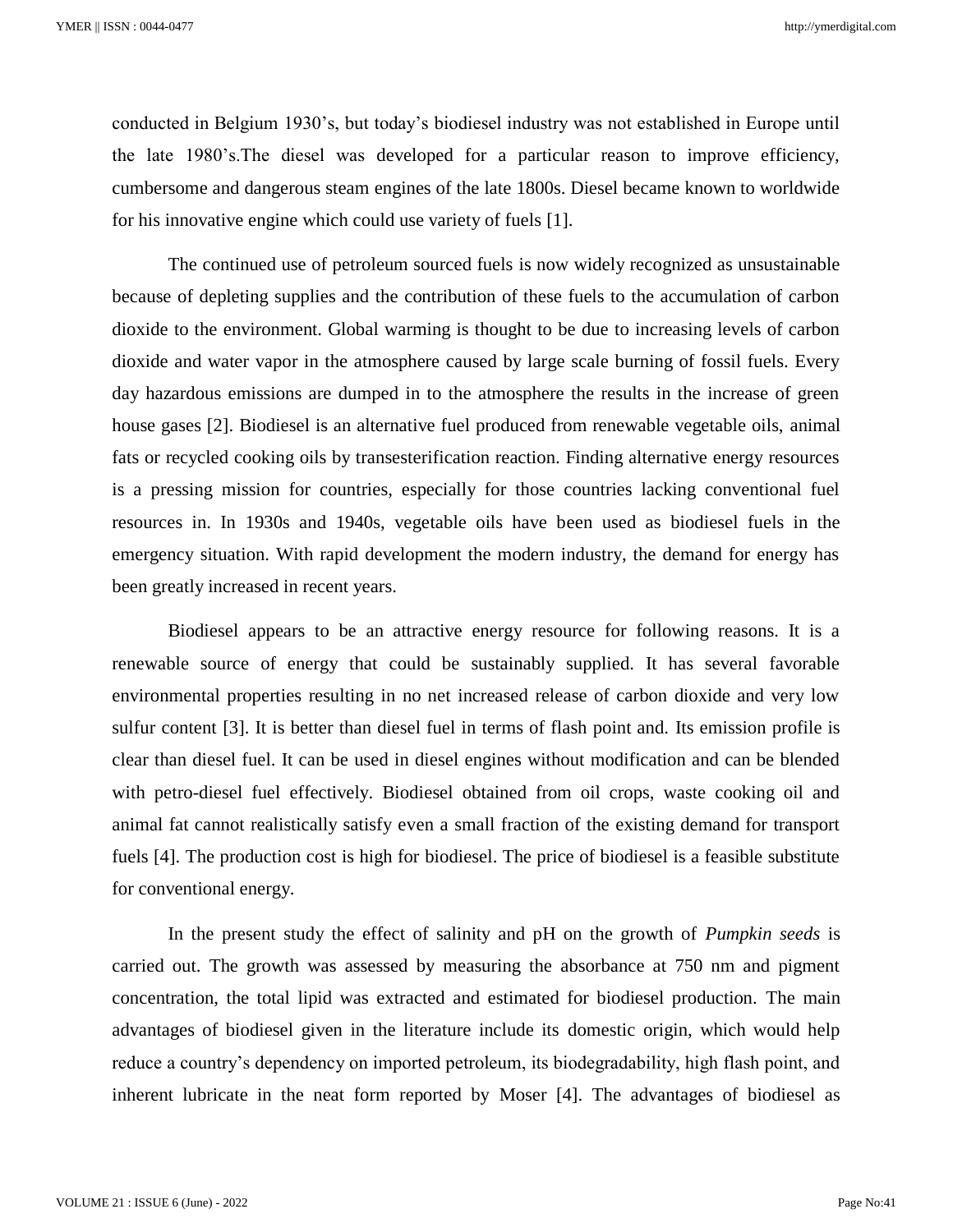conventional fuel are its portability, renewability, higher combustion efficiency and lower sulphur and aromatic content reported by (Arjun et al., 2008) higher cetane number and higher biodegradability reported by (Chingjuan et al., 2011). Biodiesel has significant potential as an alternative fuel in compression ignition engines reported by (Farizul et al., 2011). It is estimated that the proportionate consumption of petroleum products in India is as follows and it is also represented (India biofuels annuals 2012). Transport (petrol, diesel, CNG, and aviation fuel), 51% industry (petrol, diesel, fuel oil, naphtha, natural gas), 14 %commercial and others, 13 % domestic (LPG and kerosene), 18 % agriculture (diesel) 4 %.

#### **2. Materials and Methods**

The pumpkin (*Cucurbita pepo*), peanut (*Arachis hypogaea*) and soybean (*Glycine max*) were obtained from local garden and market respectively at Thiruvallur (Latitude: 13.144443, DMS Lat: 13° 8' 39.9948'' N, Longitude: 79.894005, DMS Long: 79° 53' 38.4180'' E). The species was verified with the Botanist, Madras University, Chennai. The pumpkin fruits were broken and the seeds removed for further processing. The seeds were cleaned by washing with distilled water and then with 1 % normal saline to clean and remove the microbial toxin. The seeds were dehulled with the knife and it was dried at  $40^{\circ}$ C for approximately 72 hours. The low temperature was maintained to prevent the evaporation of volatile constituents in the seeds. The seeds were broken into smaller bits, ground into coarse particles and ready for oil extraction (Ossai Emmanuel C and Njoku Obi U, 2011). The dried peanut and soybean was directly used further for making into coarse particles.

**2.1. Extraction of Oil from Various Powdered Seeds:** The extraction was carried out by soxhlet extraction method. The ground seeds (100g) were properly packed into the thimble of the soxhlet extractor, and n-hexane (300ml) was poured into the round bottom flask of the soxhlet extractor. The complete soxhlet extractor (i.e. with its condenser) was then mounted on a heating mantle which had its temperature gauge set at  $80^{\circ}$ C. At this temperature, the extractor set up was left to stand for 6 hours. The percentage (%) yield of the seed oil was determined.

**2.2. Physico-Chemical analysis of oil extracted from various seeds:** The parameters are pH, Color, appearance at  $20^{\circ}$ C, percentage yield, moisture content, protein content, fiber content, fat content, gravity, Solubility in water, solubility in ethanol was determined. Using with pH meter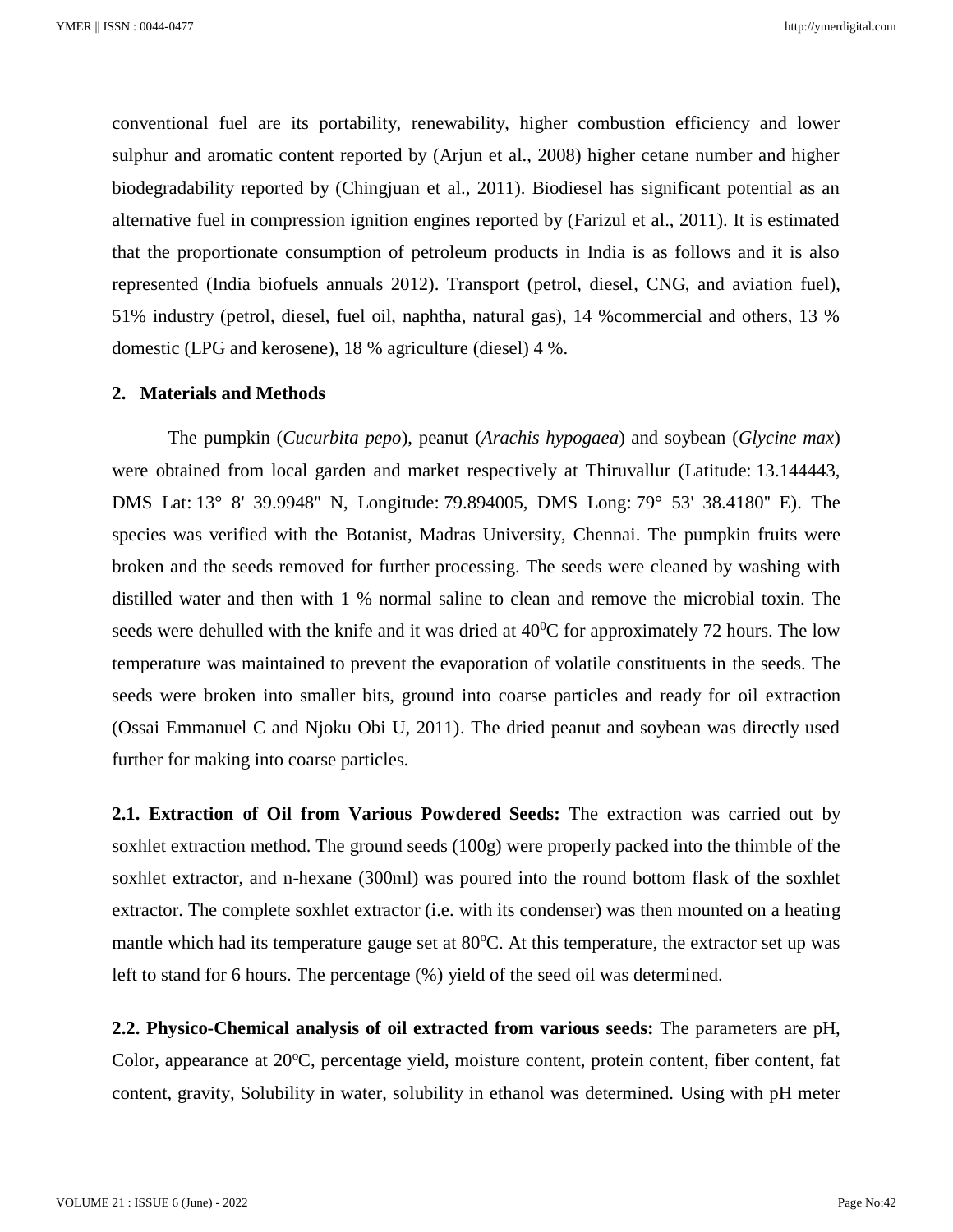the samples were tested for their acid content level. Color was predicted using with standard color chart (IEEE Guide Std 637-1985). Appearance of the oil was estimated through visible prediction.

**2.3. Production of Biodiesel:** The production was carried out using Freedman method, 1984. Biodiesel (fatty acid methyl esters or simply FAME) was produced from the pumpkin seed oil using the classical method. The extracted biodiesel was compared and the maximum producer was finely characterized further.

**2.4. Characterization of Biodiesel:** The first and basic confirmatory test for the biodiesel was the flame test which determines the presence of FAME (fatty acid methyl ester) components involved in the emission process in engines and machineries. TLC can also provide a chromatographic measurement known as an Rf value. 9:1 (Hexane : Diethyl ether) or in the ratio 85:15:1 (Petroleum ether : Diethyl ether : Acetic acid ) was added for solvent phase. The GC-MS was an analytical method that unites the features of both Gas-chromatography and Massspectrometry.

### **3. Result and Discussion**

The collected seeds were identified at species level Pumpkin (*Cucurbita pepo),* Peanut (*Arachis hypogaea) and* Soybean (*Glycine max).* The extracted oil was estimated for the total percentage of yield and it was determined as pumpkin 83.00 % yield of weight. The percentage yield for peanut and soybean was determined as 85.00%, 79.00 % respectively. The high yield for oil was identified in peanut.

The physico chemical parameters were interpreted and results were tabulated. The pH was found low for pumpkin and represented as little acidic, the color for peanut was identified as strong yellow. The appearance at  $20^{\circ}$ C was resulting that transparent for soybean, thickness is high in pumpkin and peanut. The moisture content was identified as 1.16 % in pumpkin (Table 1). The high protein content was estimated as peanut, high fiber content in soybean. The gravity is high in soybean. All seed oil is partially soluble in water. Among the different environmental conditions, the salinity and pH plays a major role in the growth of the organism. A slight change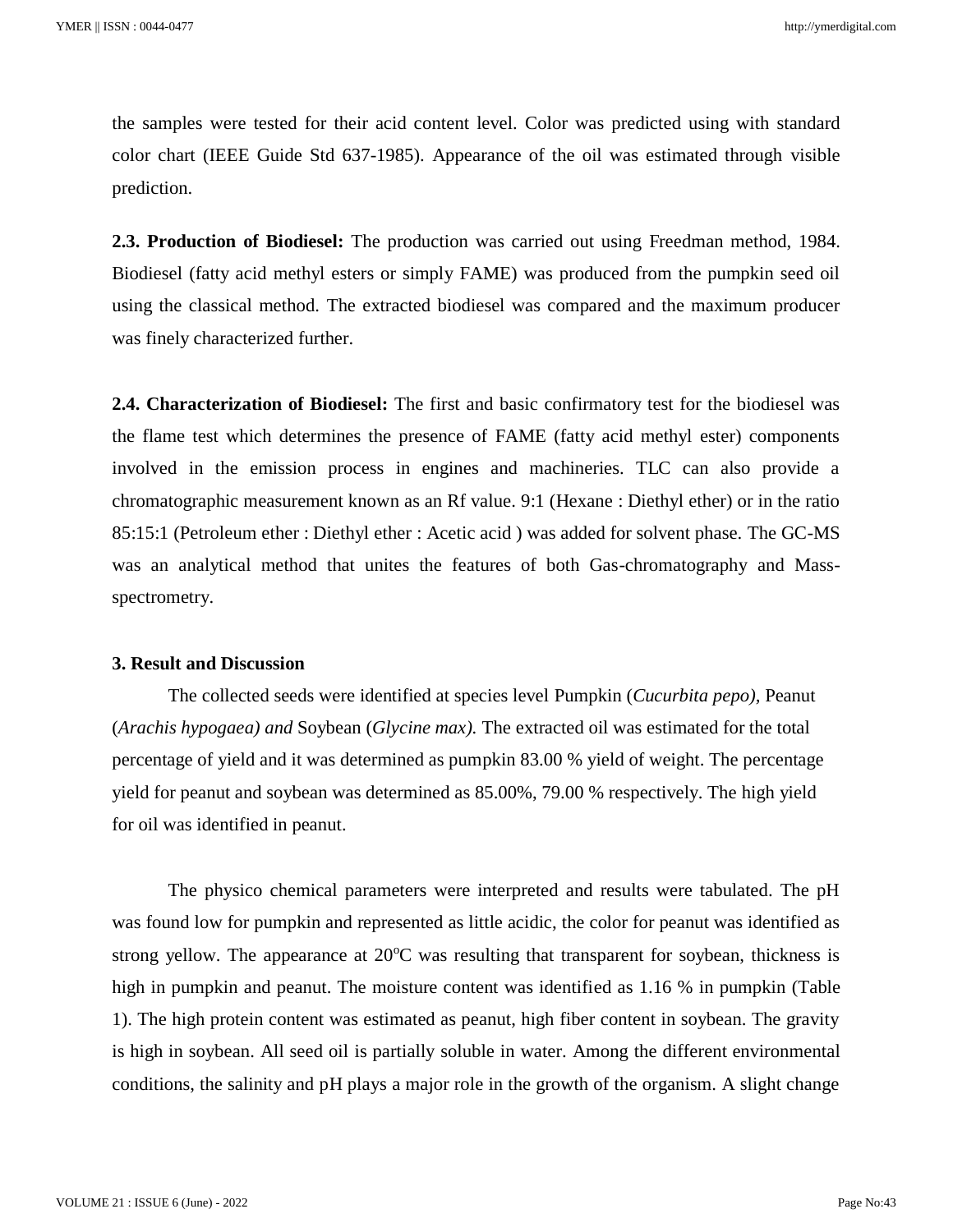in these conditions can provoke important changes in the growth and biochemical composition of microbial/plant samples [7]

| <b>Parameter</b>             | Pumpkin                  | <b>Peanut</b>            | Soybean                  |  |
|------------------------------|--------------------------|--------------------------|--------------------------|--|
| pH                           | 5.6 $(20^{\circ} C)$     | 6.7                      | 6.5                      |  |
| Color                        | Yellow                   | strong yellow            | Yellow                   |  |
| appearance at $20^{\circ}$ C | Oily, thickness          | Oily, thickness          | Oily, Transparent        |  |
| percentage yield             | 83.00                    | 85.00                    | 79.00                    |  |
| moisture content             | 1.16 %                   | 1.31 %                   | 2.39 %                   |  |
| protein content              | 0.83                     | 0.97                     | 0.9                      |  |
| fiber content                | 0.025                    | 2.099                    | 2.133                    |  |
| fat content                  | 12 gms                   | 93 gms                   | 95 gms                   |  |
| gravity                      | 0.8                      | 0.9                      | 0.92                     |  |
| Solubility in water          | <b>Partially Soluble</b> | <b>Partially Soluble</b> | <b>Partially Soluble</b> |  |
| solubility in ethanol        | Soluble                  | Partially soluble        | Partially soluble        |  |

|  |  |  | <b>Table 1: Analysis of Physico-chemical parameters</b> |
|--|--|--|---------------------------------------------------------|
|--|--|--|---------------------------------------------------------|

**Biodiesel Production Estimation:** Further the pumpkin seed oil was considered for biodiesel production and determined the physico-chemical properties. The FAME obtained was sent for GC-MS analysis for characterization of the fatty acid present in it. The fatty acid profile was obtained and the maximum content of fatty acid was found to be palmitic acid which is of 54.64% of the total FAME, which was followed by oleic acid of 28.38% of the FAME. The third highest fatty acid obtained was eicosapentaenoic acid of 4.72% (Table 2). From the Physicochemical characterization, the TLC analysis preliminarily confirms the presence of methyl ester groups present in the biodiesel by visualization of TLC plates. The GC-MS analysis of the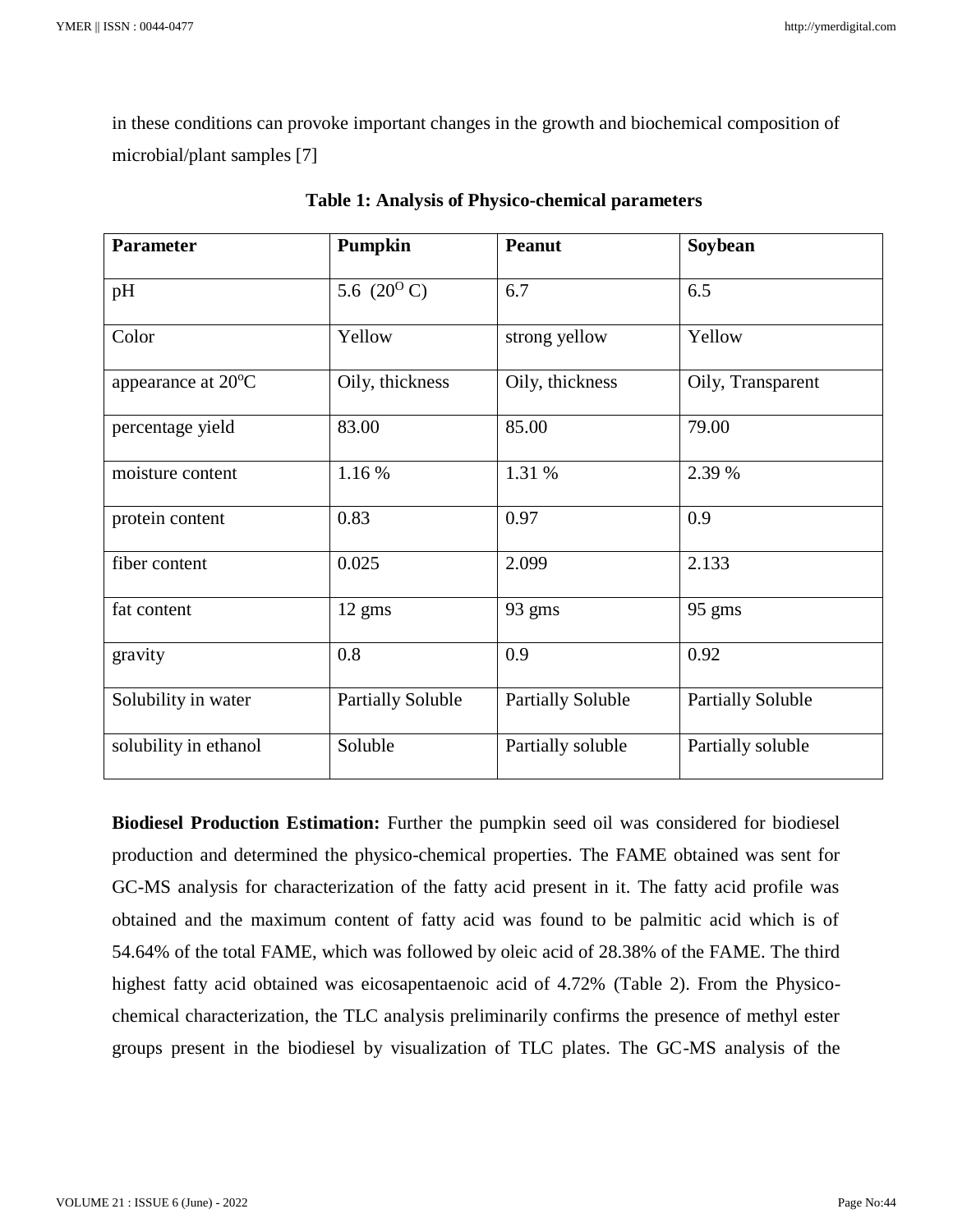biodiesel identified the various fatty acid groups present within the biodiesel called the FAME along with their chemical compositions.

| S. No.         | <b>Fatty acid profile</b> | Percentage |
|----------------|---------------------------|------------|
| $\mathbf{1}$   | Capric acid               | 0.06       |
| $\overline{2}$ | Lauric acid               | 0.84       |
| 3              | Myristic acid             | 7.0        |
| $\overline{4}$ | Pentadecanoic acid        | 1.0        |
| 5              | Palmitic acid             | 54.64      |
| 6              | Palmitioleic acid         | 0.51       |
| $\overline{7}$ | Margaric acid             | 0.57       |
| 8              | Stearic acid              | 0.59       |
| 9              | Oleic acid                | 28.38      |
| 10             | Linoleic acid             | 0.38       |
| 11             | Arachidonic acid          | 1.30       |
| 12             | Eicosapentaenoic acid     | 4.72       |

| Table 2. Fatty acid profile of the test sample |  |  |  |
|------------------------------------------------|--|--|--|
|------------------------------------------------|--|--|--|

The first and basic confirmatory test for the biodiesel was the flame test which confirms the presence of methyl ester groups in the biodiesel. Thus the presence of methyl esters group in the biodiesel was confirmed by this flame test which was depicted in the figure. This confirms the FAME (fatty acid methyl esters) was the important components involved in the emission process of the engines and machineries during the combustion of biodiesel.

The Thin layer chromatography was another important confirmatory test of the biodiesel which confirms the presence of methyl esters in the biodiesel by the separation of the compounds in the TLC plates.

The GC – MS report determines the the Hydrocarbon grouping that are differentiated based on their Retention Time (RT) of Standard hydrocarbons. The analysis revealed the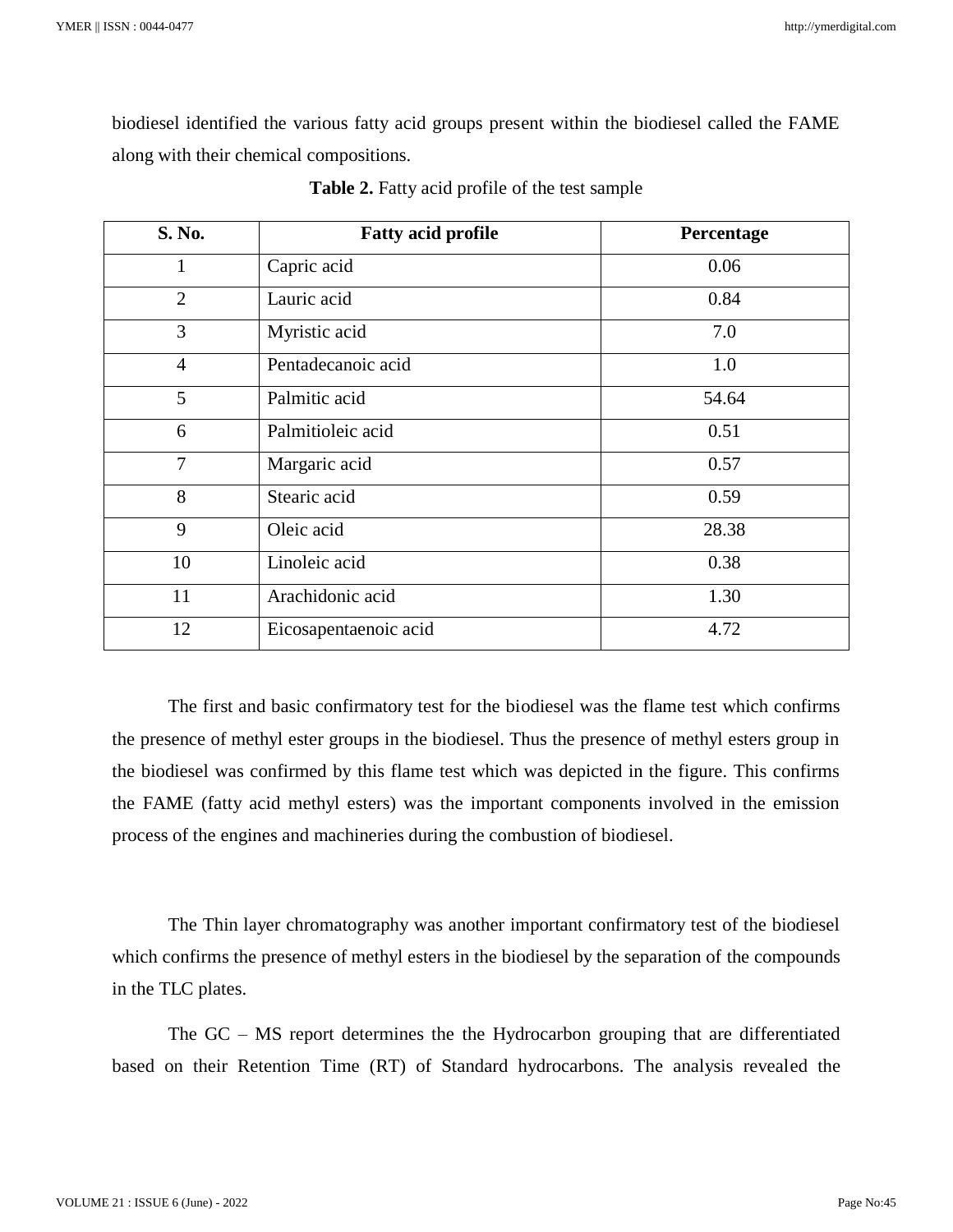presence of 15 major Fatty acid components that are present as Hydrocarbon chains within the Biodiesel sample (Table 3 and Fig 1-2).

| N <sub>0</sub> | <b>Fatty acid name</b>                                                       | <b>Retention</b><br>time $(R_T)$ | <b>Ions</b> | <b>Molecular</b><br>weight<br>(g/mol) | <b>Molecular</b><br>formula |
|----------------|------------------------------------------------------------------------------|----------------------------------|-------------|---------------------------------------|-----------------------------|
| $\mathbf{1}$   | 9-Amino-1,8-Dimethyl-<br>3,6-diazahomoadamantane                             | 25.65                            | 132         | 181.278                               | $C_{10}H_{19}$              |
| $\overline{2}$ | Heptadecanoic acid                                                           | 28.33                            | 53          | 270.457                               | $C_{17}H_{34}O_2$           |
| 3              | Octadecyl ester                                                              | 30.03                            | 111         | 536.9557                              | $C_{36}H_{72}O_2$           |
| $\overline{4}$ | Decane                                                                       | 7.55                             | 60          | 142.282                               | $C_{10}H_{22}$              |
| 5              | Nonanoic acid, methyl<br>ester                                               | 12.92                            | 82          | 172.2646                              | $C_{10}H_{20}O_2$           |
| 6              | 9-Hexadecenoic acid                                                          | 17.09                            | 227         | 254.4082                              | $C_{16}H_{30}O_2$           |
| $\overline{7}$ | Dodecanethioamide, N, N-<br>diethyl                                          | 18.22                            | 177         | 271.50492                             | $C_{16}H_{33}NS$            |
| 8              | Dihydroapohemanthamine                                                       | 18.48                            | 188         | 271.31108                             | $C_{16}H_{17}NO_3$          |
| 9              | Ethanol, 2-[6-chloro-4-(4-<br>methyl-1-piperidyl)-<br>1,3,5triazin-2ylamino] | 18.92                            | 221         | 46.069                                | $C_2H_6O$                   |
| 10             | 14, 17-Octadecadienoic<br>acid, methyl ester                                 | 20.3                             | 134         | 294.4721                              | $C_{19}H_{34}O_2$           |
| 11             | 16-Octadecenoic acid,<br>methyl ester                                        | 21.3                             | 248         | 296.495                               | $C_{19}H_{36}O_2$           |
| 12             | N-Cyclooct-4-<br>enylacetamide                                               | 22.63                            | 132         | 87.122                                |                             |
| 13             | 1,8-Dimethyl-3,6-<br>diazahomoadamantan-9-ol                                 | 24.02                            | 151         | 224.348                               | $C_{13}H_{24}N_2O$          |
| 14             | N-[3-Diethylaminopropyl]-<br>4-0xo-1,2,3,4,5,6,7,8-<br>octohydroquinoline    | 24.57                            | 173         |                                       |                             |
| 15             | 2-Octadecenoic acid,<br>methyl ester                                         | 24.97                            | 254         | 294.4721                              | $C_{19}H_{36}O_2$           |

**Table 3. Determination of Fatty acid groups under GC-MS**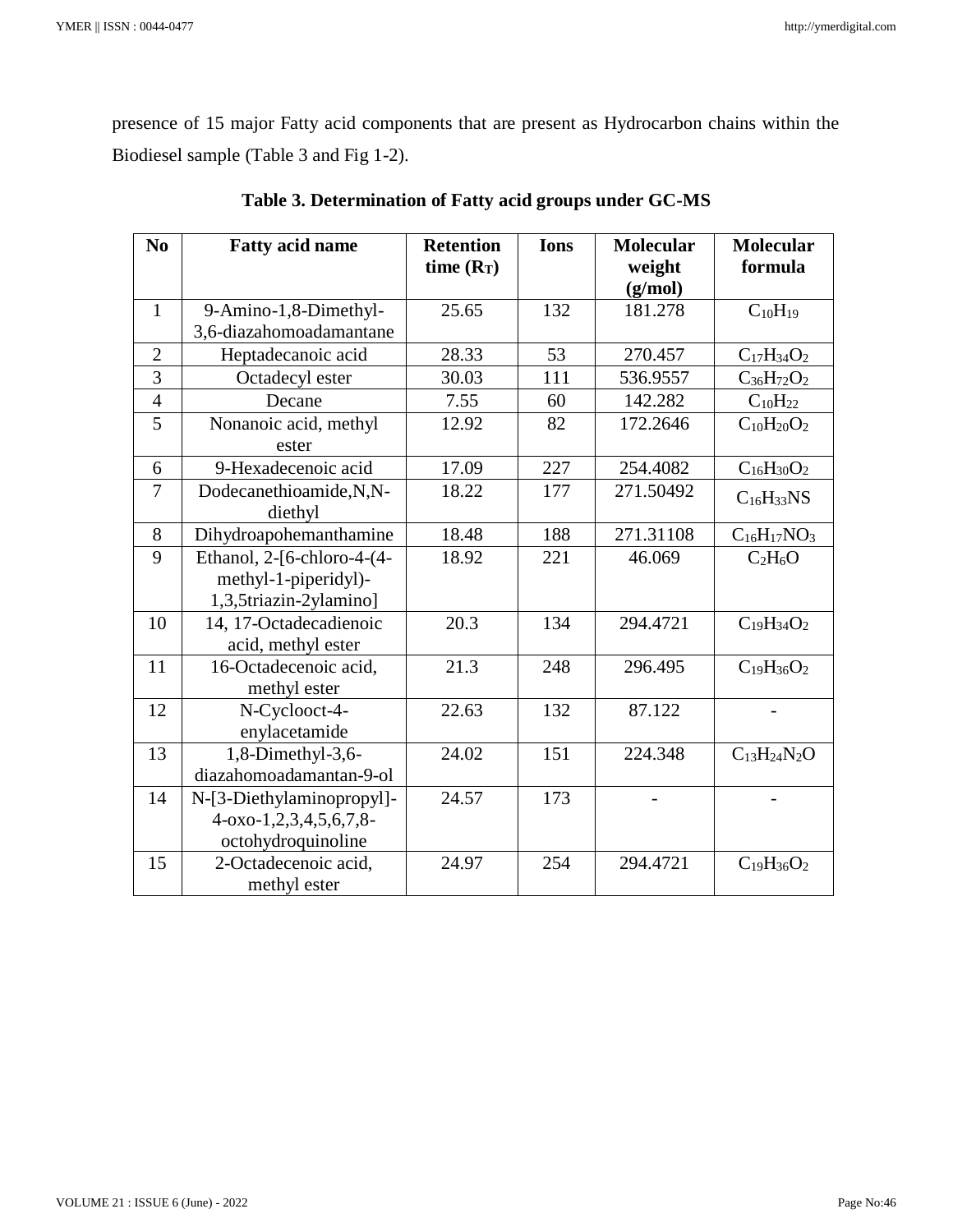

**Fig 1. GC-MS Spectrum of fatty acid- Dihydroapohemanthamine & 14, 17- Octadecadienoic acid, methyl ester**



**Fig 2. GC-MS Spectrum of fatty acid 9-Hexadecenoic acid & Dodecanethioamide,N, N-diethyl**

The main fatty acids present were palmitic acid (54.64%), oleic acid (28.38%) and EPA (4.72%). The future use of biodiesel not only limits the use of fossil fuel but also helps in the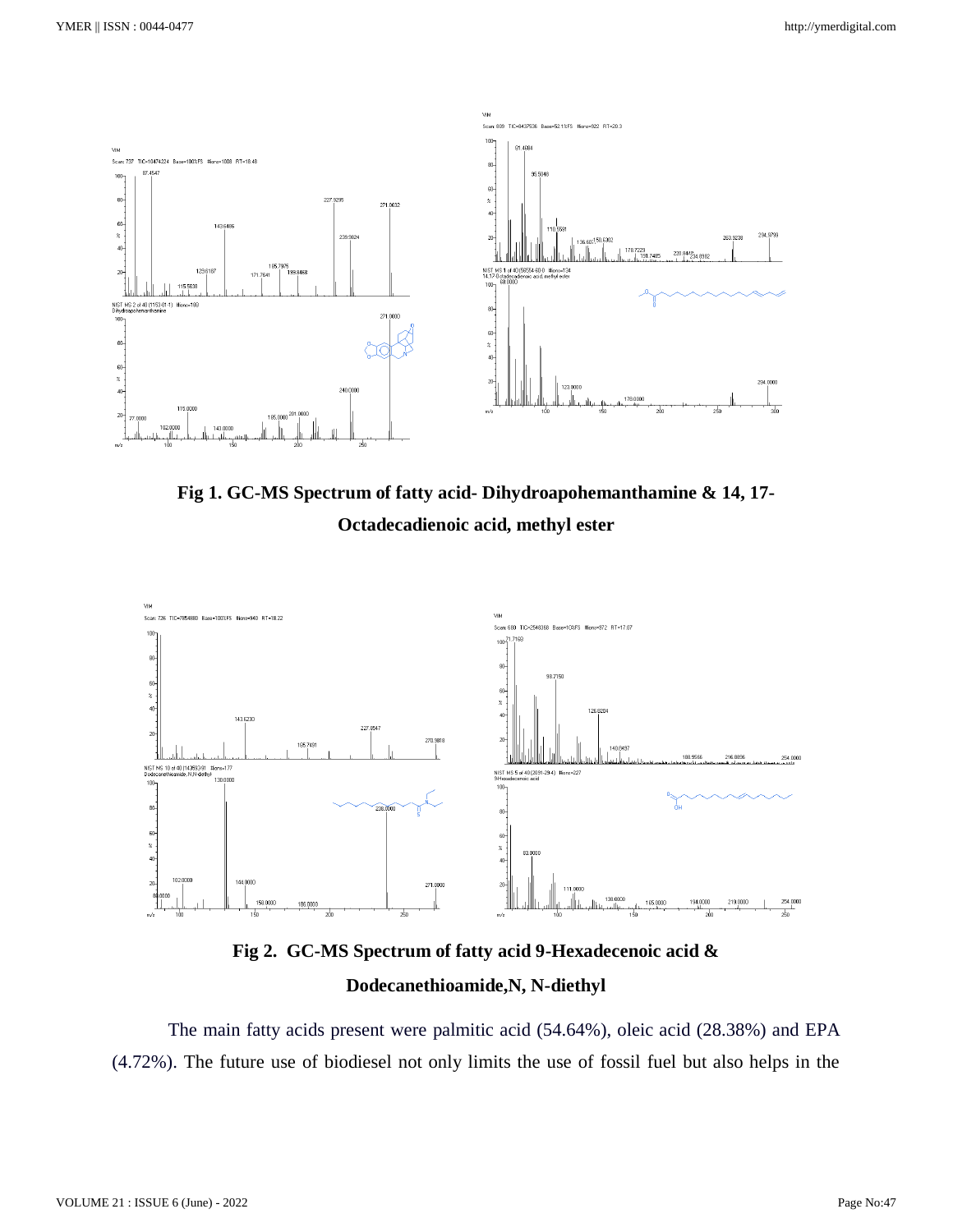reduction of harmful air pollutants that are released during the combustion of conventional fuels, which therefore mentioned to be Green-fuel.

The characterized the biodiesel from the pumpkin seed was effectively producing the biodiesel and it was confirmed through the GC-MS. According to the interpretation it was identified as it can produce less amount pollution in the environment when compared with fossil fuels.

### **5. Conclusion**

This study revealed that opportunities exist to enhance lipid production by manipulating various medium components and environmental factors. Moreover, an investigation of detailed physiological behavior of the nutrient consumption patterns, and fatty acid compositions, etc., The future use of biodiesel not only limits the use of fossil fuel but also helps in the reduction of harmful air pollutants that are released during the combustion of conventional fuels, which therefore mentioned to be Green-fuel.

### **6. References:**

- [1] Ossai Emmanuel C and Njoku Obi U. Asian J. Research Chem. 4(10): (2011); Pp 1582- 1586.
- [2] Freedman B.; Pryde E. H. and Mounts T. L. Variables affecting the yields of fatty esters from transesterified vegetable oils. *Journal of American Oil Chemists' Society.* **61:** (1984). 1638–1643.
- [3] Gayathri AK, GeethaPriya L, Haripriya U, M. Thenmozhi, P. Bama. Isolation and optimization of textile dye degrading bacteria from effluent dye containing soil sample. Bulletin of Trends in Biological Sciences (2017) 1 (1): 1-5.
- [4] Moser, B.R. "Biodiesel production, properties and feedstocks. In vitro cellular and Developmental Biology". *Plant*. **45**: (2009). 229-266.
- [5] Ramos, M.J.; Fernandez, C.M.; Cacas, A.; Rodriguez, L. and Perez, A. Influence of fatty acid composition of raw materials on biodiesel properties. *Bioresour. Technol.,* **100:**  $(2009)$ . 261 – 268.